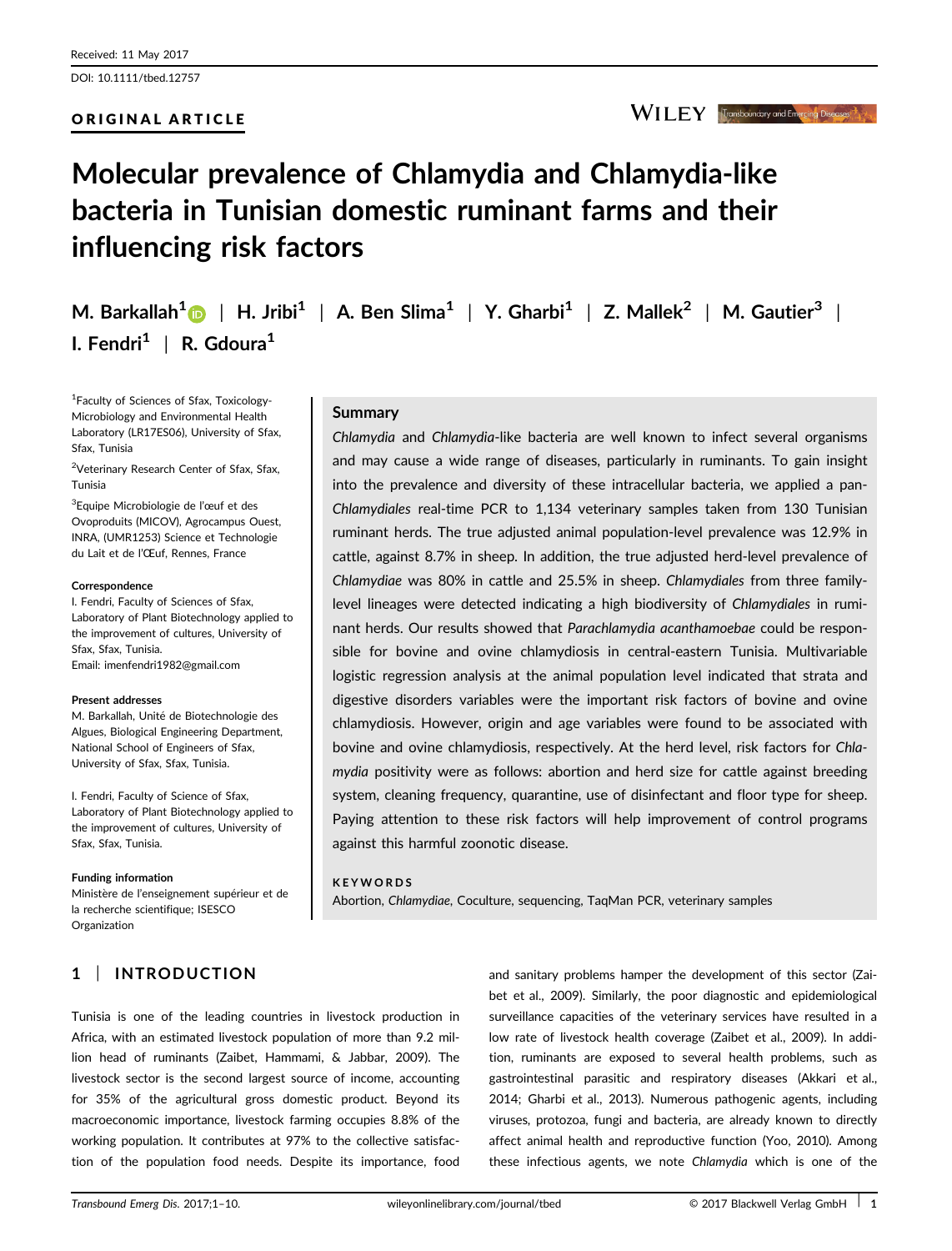most important bacterial agents, causing chlamydiosis in ruminant species.

Chlamydiosis is a zoonotic disease with a global occurrence (Krawiec, Piasecki, & Wieliczko, 2015). It is usually caused in cattle by Chlamydia abortus, belonging to the Chlamydiaceae family. This bacterium is mainly involved in abortions and hypofertility in cattle. The abortion occurs during the third trimester of gestation, particularly in heifers during their first pregnancy. After the abortion, several factors cause the transmission of Chlamydiae to susceptible animals such as contact with infected foetuses, foetal membranes, vaginal discharge, uterine secretions and milk (Rodolakis, 2006). Chlamydia pecorum was also isolated from the digestive tract of cows clinically affected by reproductive disorders, conjunctivitis, mastitis and pulmonary inflammation (Ruhl et al., 2009). However, its zoonotic potential is still unknown (Berri, Rekiki, Sidi Boumedine, & Rodolakis, 2009). Moreover, there are increasing evidences supporting the role of Chlamydia-related bacteria such as Waddlia chondrophila and Parachlamydia acanthamoebae in bovine abortion (Baud, Thomas, Arafa, Regan, & Greub, 2007; Borel et al., 2007). Ovine chlamydiosis, also known as enzootic abortion of ewes (EAE), is principally caused by C. abortus. This infection is characterized by reduction in milk production and abortion or birth of weak lamb and can be transmitted by the same ways given in cattle (Barkallah et al., 2014). C. pecorum strains have also been associated with a variety of diseases in sheep including arthritis, conjunctivitis and enteric infections. Nevertheless, the involvement of C. pecorum in ovine abortion cases was also reported, almost 26 years ago, in southern France (Berri et al., 2009). Previous collaborative studies between veterinary institutes in Morocco, Algeria and Tunisia have confirmed the isolation of C. pecorum strains from abortion cases (Berri et al., 2009; Rekiki et al., 2004), suggesting the involvement of this bacterium in the spontaneous abortion of small ruminants in North African countries. To date, W. chondrophila has never been detected in cases of abortions in sheep. In contrast, authors showed that P. acanthamoebae was detected by molecular techniques and immunohistochemistry in aborted ewe placentas and in the lung of an aborted small lamb (Ruhl et al., 2009).

Many previous studies were conducted in different geographical regions of Tunisia and demonstrated the presence of antibodies against chlamydial species (Rekiki et al., 2004). However, there is still a gap of information on the existence of this infection in many parts of the country. This study aimed at (i) determining the true prevalence of Chlamydiae among ruminants in central-eastern Tunisia and (ii) identifying potential risk factors associated with chlamydial infection at the individual animal and herd levels.

# 2 | MATERIALS AND METHODS

#### 2.1 | Ethical considerations

The study protocol was assessed and approved by the institutional review board (IRB) of the Regional Office of Agricultural Development of Sfax (CRDA) in collaboration with the Veterinary Research Center of Sfax in Tunisia. All breeders declared their verbal and written consent before animal sampling as well as for the related survey questions. Samples were collected by authorized veterinarians of the Veterinary Research Center of Sfax during annual vaccination campaigns following standard procedures of the usual screening scheme on farms and Tunisian ethical guidelines.

#### 2.2 | Study area, animals and samples

This study was conducted in Sfax town (average altitude of 13 m), which is located in the East Centre of Tunisia, at 270 km from the capital Tunis. During this study, many geographical regions of Sfax have been visited as described by Barkallah et al. (2017). In each region, households owning cattle and/or sheep were identified through discussion with responsible veterinarians during the annual vaccination campaigns. The number of herds to be studied was calculated using the following formula  $n = [t^2 \text{ Pexp } (1-\text{Pesp})]/d^2$  as previously described by Barkallah et al. (2017). In total, 20 Holsteins bovine herds and 110 ovine herds were visited. Blood, vaginal swabs and milk samples were collected from 378 animals and sent to the laboratory. These samples were collected as described by Barkallah et al. (2016).

#### 2.3 | Epidemiological data collection

Two detailed questionnaires were used separately to collect information on potential management and environmental risks factors related to bovine and ovine chlamydiosis at the individual animal and herd levels. The owners of ruminants were questioned by the principal researcher of this study.

# 2.4 | Cocultivation of Waddlia chondrophila in amoebae

Fresh swab samples positive by real-time PCR were used to isolate W. chondrophila in the coculture system. In fact, 500 µl of culture was taken from each swab and filtered through 0.22-um pore size membrane. Each membrane was then shaken in 500  $\mu$ l of Page's amoeba saline (PAS). Amoebae (strain Acanthamoeba castellanii ATCC 30010) were grown and prepared for culture as described by Lienard and Greub (2011). For inoculation, homogenized samples were inoculated into the wells by spinoculation at 2,000 g for 10 min. Then, cocultures were examined to exclude or confirm the growth of W. chondrophila (Goy, Croxatto, Posfay-Barbe, Gervaix, & Greub, 2009).

#### 2.5 | DNA extraction

DNA from all blood, milk and vaginal swab samples was extracted by ZR Fungal/Bacterial DNA MiniPrep™ D6005 Kit (Zymo Research) as described by Barkallah et al. (2016).

#### 2.6 | Chlamydiales-specific real-time PCR

A pan-Chlamydiales real-time PCR that may amplify all members of the Chlamydiales order was performed as described previously by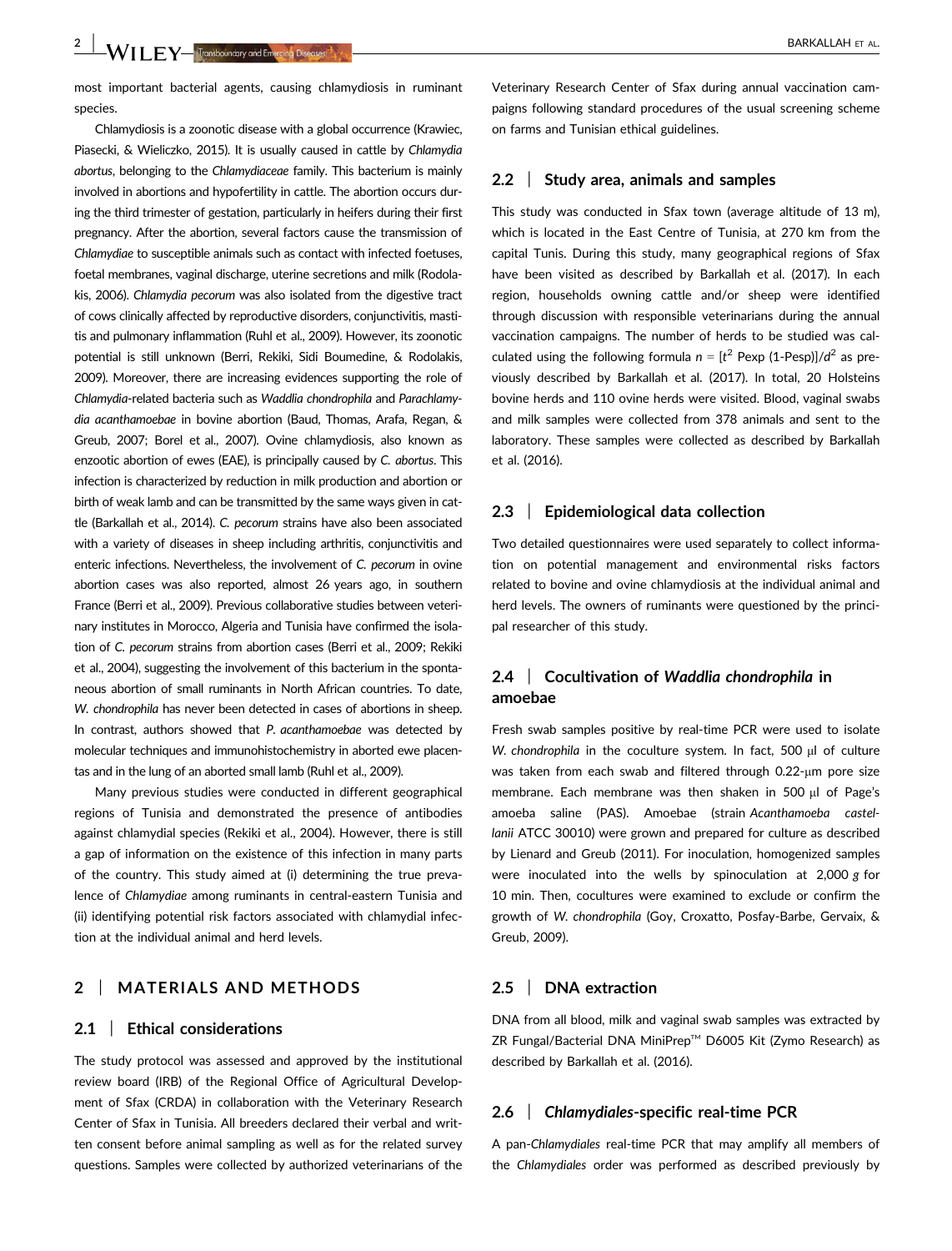Lienard, Croxatto, Aeby, Jaton, and Posfay-Barbe (2011). The detection limit of this assay was five DNA copies per reaction of the positive control (with an efficiency of 75%). The amplified products were sent to GATC Biotech SARL (Germany) for sequencing. Sequences were compared, with the BLAST server, to existing sequences on GenBank which classifies them based on the percentage identity of the best known species. Positive samples for W. chondrophila and P. acanthamoebae were quantified using previously described realtime PCRs (Casson, Posfay-Barbe, Gervaix, & Greub, 2008; Goy et al., 2009). Both PCR assays were able to detect bacterial DNA over a linear range of  $10-10^7$  copies per reaction mixture. However, C. abortus and C. pecorum were quantified in veterinary samples using two commercial kits "PrimerDesign™ genesig Kits for C. abortus and C. pecorum genomes quantification" (Genesig). Both assays could detect DNA to levels less than 10 copies/µl (Pantchev, Sting, Bauerfeind, Tyczka, & Sachse, 2010).

#### 2.7 | Statistical analysis

The true prevalence (TP) of chlamydial infection at the individual animal level was estimated using Epitools epidemiological calculators ([http://epitools.ausvet.com.au/content.php?page=home](https://doi.org/http://epitools.ausvet.com.au/content.php?page=home)) and the following formula:  $TP = (AP + Sp-1)/(Se + Sp-1)$  (Rogan & Gladen, 1978). Herd-level prevalence was calculated as the number of herds with at least one positive animal divided by the total number of herds tested. The true herd prevalence (THP) was estimated from distributions of herd sensitivity (HSe) and specificity (HSp) as described by Christensen and Gardner (2000).

The risk factor analysis was separately performed at the animal and herd levels for cattle and sheep as described by Barkallah et al. (2016). The overall goodness of fit of final models was assessed using Pearson's chi-square and Hosmer–Lemeshow tests (Hosmer & Lemeshow, 1980).

# 3 | RESULTS

### 3.1 | Detection of Chlamydiae

For bovine samples, chlamydial DNA was detected in 27/214 (12.61%) vaginal swab samples. To know the responsible species of infection, PCR products were sequenced and analysed using the BLAST web interface [\(http://blast.ncbi.nlm.nih.gov/Blast.cgi\)](https://doi.org/http://blast.ncbi.nlm.nih.gov/Blast.cgi). Among the 16S rRNA sequences of these 27 test-positive samples, 12, 8 and 7 sequences with hits in the BLAST analysis belonged to Waddliaceae, Parachlamydiaceae and Chlamydiaceae families, respectively (Barkallah et al., 2014). No chlamydial DNA was detected in milk and blood samples. All amoebal cocultures ( $n = 12$ ) remained negative for W. chondrophila.

For ovine samples, chlamydial DNA was detected only in 14/164 (8.53%) vaginal swab samples. The amplicon sequences of four testpositive samples were found to be 99% identical to the P. acanthamoebae 16S rDNA gene in the database. All of them had already been confirmed by the P. acanthamoebae-specific PCR-TR-TaqMan

BARKALLAH ET AL. 3

as previously described (Casson et al., 2008). Five among the 10 remaining sequences belonging to the Chlamydiacaeae family demonstrated ≥99% sequence similarity with C. abortus, whereas the remaining sequences exhibited ≥99% sequence similarity with C. pecorum. These results were confirmed by two commercial kits specific for the quantification of C. abortus and C. pecorum. As for cattle, a very high bacterial load was found in the ovine vaginal samples  $(35-1434 \text{ copies/}\mu\text{l})$ . All milk and blood samples were shown to be negative.

#### 3.2 | Prevalence of chlamydial infection

The apparent individual animal prevalence (AP) of chlamydial infection in cattle (12.61%; 95% CI: 8.82%–17.73%) was found higher than in sheep (8.54%; 95% CI: 5.15%-13.82%) (Z test:  $p = .101$ ). Sixteen of 20 (80%; 95% CI [65.2%–94.7%]) bovine herds had at least one positive animal for Chlamydia. Compared with sheep, an overall 12.7% (14/110) (95% CI [7.48%–17.92%]) herd-level prevalence of chlamydial infection was found (Z test:  $p < .0001$ ). The AP of chlamydial infection on both individual animal and herd levels was adjusted to the sensitivity (97.7%) and specificity (100%) of the pan-Chlamydiales PCR (Lienard et al., 2011). In cattle, the true prevalence (TP) at the animal level was 12.9% (95% CI: [8.4%–17.5%]), against 8.7% (95% CI: [4.4%–13.1%]) in sheep. The average number of animals tested in each herd of cattle was 10, while for sheep, the number was shown to be between 1 and 5 animals, according to the herd/flock sizes. Therefore, the herd specificity (HSp) was equal to 1 for the two species of ruminants. For cattle, the herd sensitivity (HSe) was  $1 - (1 - 0.8)^{10} = 0.9999$ , while for sheep, it was  $1 - (1 - 1)$  $0.127$ <sup>5</sup> = 0.5. According to these calculated parameters, the THP of chlamydial infection was equal to 80% for cattle and 25.5% for sheep.

#### 3.3 | Univariable analysis of related risk factors

At the individual animal level, four variables (age range, strata, abortion and digestive disorders) were found to be significantly associated with chlamydial infection in cattle ( $p < .05$ ) (Table 1). However, the variables (age range, abortion, conjunctivitis and digestive disorders) were significantly associated with chlamydial infection in sheep (Table 1).

At the herd level, all risk factors assumed to be associated with chlamydial infection in cattle and sheep are presented in Table 2. All significant and non-significant variables ( $p < .2$ ) were then entered to the multivariable logistic analysis (Table 2).

#### 3.4 | Multivariable logistic regression analysis

The Hosmer–Lemeshow goodness of fit test indicated adequate fit for both the cattle ( $p = .639$ ) and the sheep ( $p = .772$ ) models (Table 3). From the final model for cattle, it can be seen that the odds of Chlamydia positivity were significantly higher in homebred cows compared to purchased cows with an OR of 3 ( $p = .032$ ). We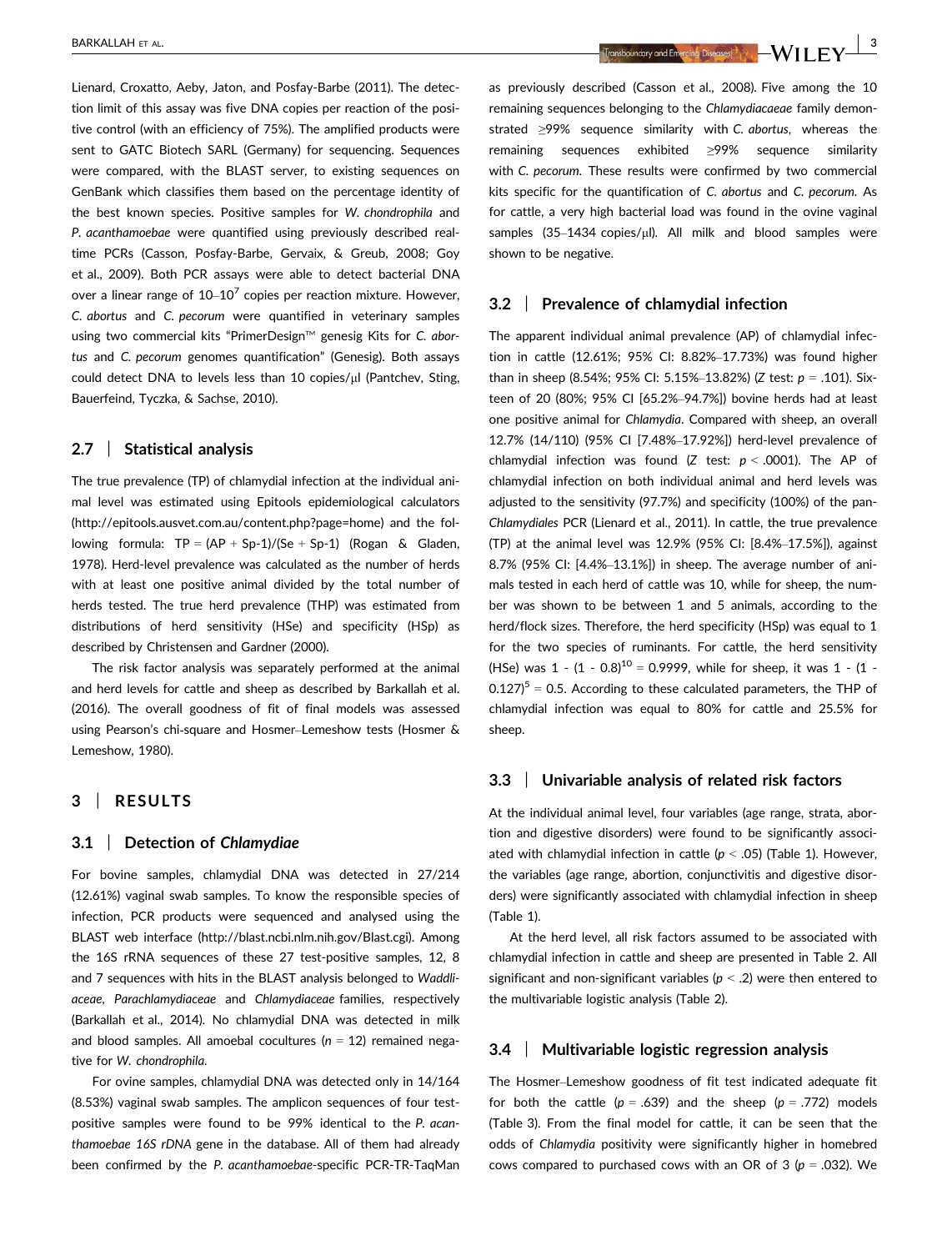|                       | Cattle         |                     |         |                     | Sheep          |                     |         |  |  |
|-----------------------|----------------|---------------------|---------|---------------------|----------------|---------------------|---------|--|--|
| Variable and level    | No. of animals | No. of positive (%) | p-Value | Variable and level  | No. of animals | No. of positive (%) | p-Value |  |  |
| Age range             |                |                     |         | Age range           |                |                     |         |  |  |
| $<$ 3                 | 120            | 11(9.1)             | .006    | $1 - 2$             | 83             | 2(2.4)              | .004    |  |  |
| $3 - 5$               | 74             | 9(12.16)            |         | $2 - 3$             | 81             | 12 (14.8)           |         |  |  |
| >5                    | 20             | 7(35)               |         |                     |                |                     |         |  |  |
| <b>Strata</b>         |                |                     |         | Strata              |                |                     |         |  |  |
| Rural                 | 9              | 1(11.11)            | .049    | Rural               | 40             | 6(15)               | .236    |  |  |
| Peri-urban            | 76             | 4(5.26)             |         | Peri-urban          | 83             | 5(6)                |         |  |  |
| Urban                 | 129            | 22(17)              |         | Urban               | 41             | 3(7.3)              |         |  |  |
| Origin                |                |                     |         | Origin              |                |                     |         |  |  |
| Home bred             | 85             | 12 (14.11)          | .591    | Home bred           | 130            | 9(6.9)              | .148    |  |  |
| Purchased             | 129            | 15 (11.62)          |         | Purchased           | 34             | 5(14.7)             |         |  |  |
| History of abortion   |                |                     |         | History of abortion |                |                     |         |  |  |
| Yes                   | 150            | 27(18)              | < .001  | Yes                 | 100            | 14 (14)             | .002    |  |  |
| <b>No</b>             | 64             | O(0)                |         | No                  | 64             | O(0)                |         |  |  |
| Conjunctivitis        |                |                     |         | Conjunctivitis      |                |                     |         |  |  |
| Yes                   | $\overline{7}$ | 1(14.2)             | .892    | Yes                 | 8              | 3(37.5)             | .003    |  |  |
| <b>No</b>             | 207            | 26 (12.5)           |         | No                  | 156            | 11(7.1)             |         |  |  |
| Digestive disorders   |                |                     |         | Digestive disorders |                |                     |         |  |  |
| Yes                   | 43             | 12 (27.9)           | < .001  | Yes                 | 29             | 10 (34.48)          | < 0.001 |  |  |
| <b>No</b>             | 171            | 15 (8.77)           |         | <b>No</b>           | 135            | 4(2.96)             |         |  |  |
| Respiratory disorders |                |                     |         | <b>Breed</b>        |                |                     |         |  |  |
| Yes                   | 6              | 2(33.3)             | .297    | <b>Barbarine</b>    | 144            | 11(9.7)             | .27     |  |  |
| <b>No</b>             | 193            | 23 (11.91)          |         | Others              | 20             | 3(5)                |         |  |  |
| Not mentioned         | 15             | 2(13.3)             |         |                     |                |                     |         |  |  |

TABLE 1 Potential risk factors associated with individual animal level Chlamydia positivity among 214 cows and 164 ewes

noted also that the risk of Chlamydia positivity was 6.18 times higher in affected cows by digestive disorders than in healthy cows  $(p < .001)$ . For sheep between 2 and 3 years old, the odds of Chlamydia positivity were 166 times higher compared with those that are 1 year of age. We also noted that the risk of Chlamydia positivity was 65 and 143 times higher in rural than in urban and periurban areas (Table 3). In addition, the risk of Chlamydia test positivity was significantly higher in ewes affected by digestive disorders compared to the healthy ones (OR = 35.71;  $p < .001$ ).

At the herd level, risk factors associated with Chlamydia positivity in the multivariable logistic regression analysis were as follows: abortion and herd size for cattle against breeding system, handling, cleaning frequency, floor type and use of disinfectant for sheep. The Hosmer–Lemeshow test showed that the two final models fit well the data for the cattle herds ( $p = .8$ ) and sheep flocks ( $p = .963$ ) (Table 4).

# 4 | DISCUSSION

In the diagnosis of chlamydiosis, which it is connected with surveillance investigations of the disease in ruminants, different types of methods are used. The choice of a diagnostic method largely depends on the type and number of samples to be tested and the stage of infection in animals. Since serological and traditional culture techniques are ineffective, the pan-Chlamydiales real-time PCR was chosen for mass screening because is robust, rapid, sensitive and highly specific (Lienard et al., 2011). In addition, this real-time PCR could detect low concentrations of chlamydial DNA from various types of samples (Lienard et al., 2011).

Based on the present study results, Chlamydia and Chlamydia-like microorganisms do not seem to be excreted in the milk of ruminants. This is in accordance with the results of other studies showing that an infected ruminant does not necessarily excrete Chlamydia in milk and, if so, it may be irregular (Thomas, Davison, & Wilsmore, 1990). Thus, our results confirm that milk is not the best sample to detect chlamydial DNA, a statistically significant and clinically important finding. The low incidence of Chlamydia in blood samples can be explained by the low chlamydial load particularly in cases of chronic chlamydiosis.

The Chlamydiaceae family is frequently found in domestic ruminant herds and generally associated with reproductive problems (Merdja et al., 2015). Thus, it is not surprising that 17 of the 41 positive PCRs performed on vaginal swab samples were positive for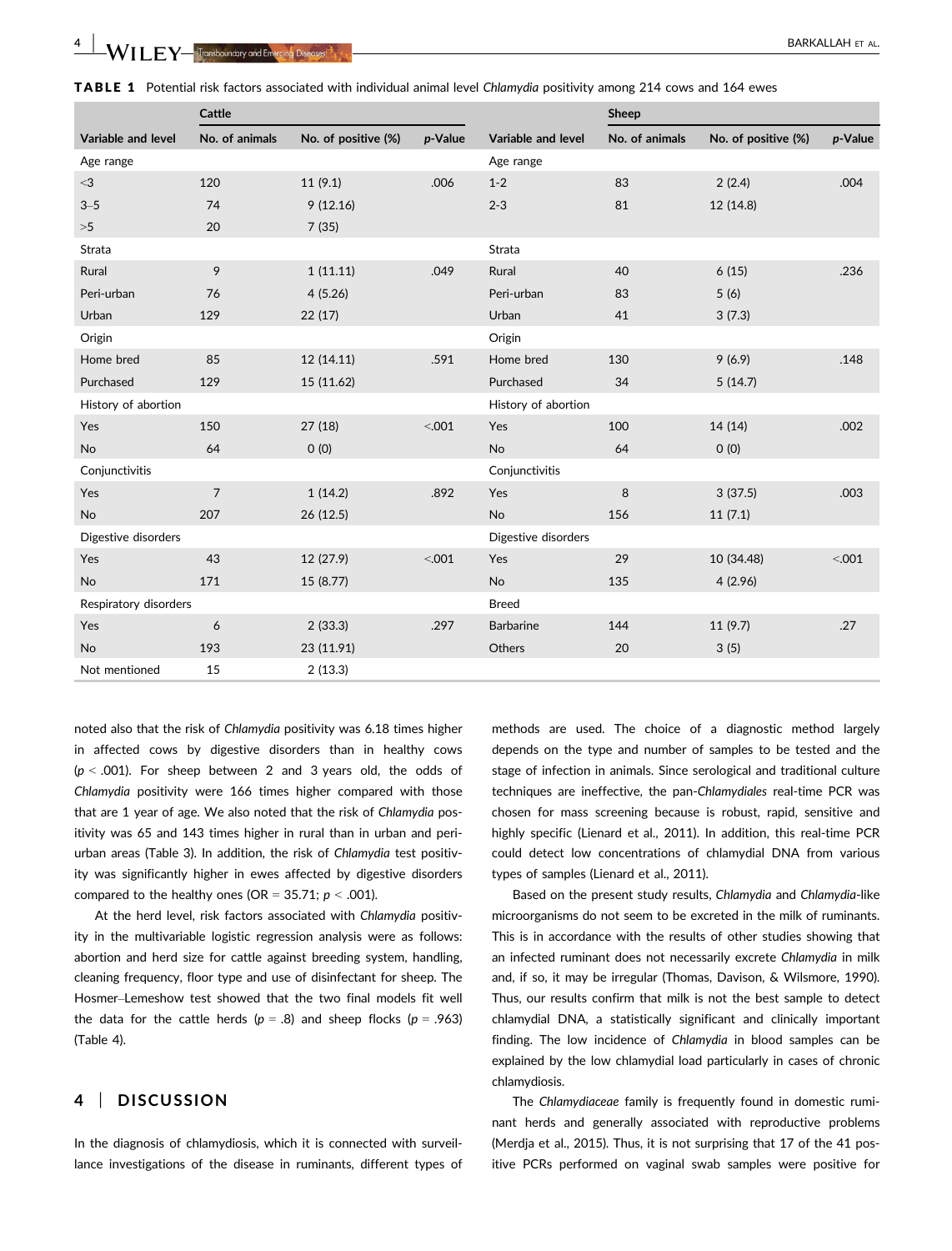BARKALLAH ET AL.  $\frac{5}{100}$  and  $\frac{1}{100}$  and  $\frac{1}{100}$  and  $\frac{1}{100}$  and  $\frac{1}{100}$  and  $\frac{1}{100}$  and  $\frac{1}{100}$  and  $\frac{1}{100}$  and  $\frac{1}{100}$  and  $\frac{1}{100}$  and  $\frac{1}{100}$  and  $\frac{1}{100}$  and  $\frac{1}{100}$ 

TABLE 2 Analysis of potential risk factors associated with herd-level prevalence of chlamydial infection in ruminants from different geographical regions of Sfax in Tunisia

|                           | Cattle         |                     |         | <b>Sheep</b>              |                |                     |         |
|---------------------------|----------------|---------------------|---------|---------------------------|----------------|---------------------|---------|
| Variable and level        | No. of herds   | No. of positive (%) | p-Value | Variable and level        | No. of herds   | No. of positive (%) | p-Value |
| Study regions             |                |                     |         | Study regions             |                |                     |         |
| El hajeb                  | 3              | 3(100)              | .603    | El hajeb                  | 12             | 2(16.7)             | .73     |
| El amra                   | 6              | 5(83.3)             |         | El hincha                 | 10             | 2(20)               |         |
| Skhira                    | 7              | 5(71.4)             |         | Sakiet ezzit              | 3              | 0(0)                |         |
| Sakiet eddaier            | 2              | 2(100)              |         | Sakiet eddaier            | 27             | 2(7.4)              |         |
| Sidi mansour              | 2              | 1(50)               |         | Sidi mansour              | 25             | 3(12)               |         |
|                           |                |                     |         | Bir ali ben khelifa       | 21             | 2(9.5)              |         |
|                           |                |                     |         | Agareb                    | 12             | 3(25)               |         |
| Herd size                 |                |                     |         | Herd size                 |                |                     |         |
| $50$                      | 5              | 2(40)               | .01     | $30$                      | 46             | 2(4.3)              | .025    |
| $>50$                     | 15             | 14 (93.3)           |         | $>30$                     | 64             | 11 (18.8)           |         |
| Herd composition          |                |                     |         | Herd composition          |                |                     |         |
| Cattle                    | 13             | 13 (100)            | .008    | Sheep                     | 4              | 0(0)                | < 0.001 |
| Cattle+ sheep or Goat     | 3              | 1(33.3)             |         | Sheep $+$ cattle or Goat  | 91             | 7(7.7)              |         |
| Cattle $+$ sheep $+$ goat | 4              | 2(50)               |         | Sheep $+$ cattle $+$ Goat | 15             | 7(26.6)             |         |
| Type of breeding          |                |                     |         | Management system         |                |                     |         |
| Artificial insemination   | 5              | 2(40)               | .032    | <b>Extensive</b>          | 96             | 9(9.37)             | .006    |
| Use natural service       | 5              | 5(100)              |         | Intensive                 | 14             | 5(35.71)            |         |
| <b>Both</b>               | 10             | 9(90)               |         |                           |                |                     |         |
| Abortion in the herd      |                |                     |         | Abortion in the herd      |                |                     |         |
| Yes                       | 15             | 14 (93.33)          | .01     | Yes                       | 80             | 14 (17.5)           | .014    |
| No                        | 5              | 2(40)               |         | No                        | 30             | O(0)                |         |
| Mortality                 |                |                     |         | Mortality                 |                |                     |         |
| Yes                       | $\overline{4}$ | 3(75)               | .78     | Yes                       | 42             | 11 (26,2)           | .004    |
| No                        | 16             | 13 (81.3)           |         | No                        | 53             | 2(3.8)              |         |
|                           |                |                     |         | No information            | 15             | 1(6.7)              |         |
| Housing                   |                |                     |         | Housing                   |                |                     |         |
| Close house               | 9              | 7(77.7)             | .822    | Solid enclosure with roof | 47             | 6(12.8)             | .992    |
| Open house                | 11             | 9(81.81)            |         |                           | 63             | 8(12.7)             |         |
| Hygiene/floor type        |                |                     |         | Hygiene/floor type        |                |                     |         |
| Solid floor               | 5              | 2(40)               | .01     | Solid floor               | 46             | 2(4.3)              | .025    |
| Soil                      | 15             | 14 (93.3)           |         | Soil                      | 64             | 12 (18.8)           |         |
| Origin of silage          |                |                     |         | Origin of silage          |                |                     |         |
| Home made                 | 3              | 2(66.66)            | .531    | Home made                 | 39             | 2(5.1)              | .144    |
| Purchased                 | 17             | 14 (82.35)          |         | Purchased                 | 18             | 2(11.1)             |         |
|                           |                |                     |         | Both                      | 53             | 0(0)                |         |
| Mineral supplementation   |                |                     |         | Mineral supplementation   |                |                     |         |
| Yes                       | $\,$ 8 $\,$    | 4(50)               | .006    | Yes                       | 15             | 2(13.3)             | .94     |
| No                        | 12             | 12 (100)            |         | No                        | 95             | 12 (12.6)           |         |
| Water source              |                |                     |         | Water source              |                |                     |         |
| Communal water source     | 19             | 15 (78.94)          | .608    | Communal water source     | 53             | 8(15.1)             | .734    |
| Own supply                | $\mathbf{1}$   | 1(100)              |         | Own supply                | 50             | 5(10)               |         |
|                           |                |                     |         | Not indicated             | $\overline{7}$ | 1(14.3)             |         |

(Continues)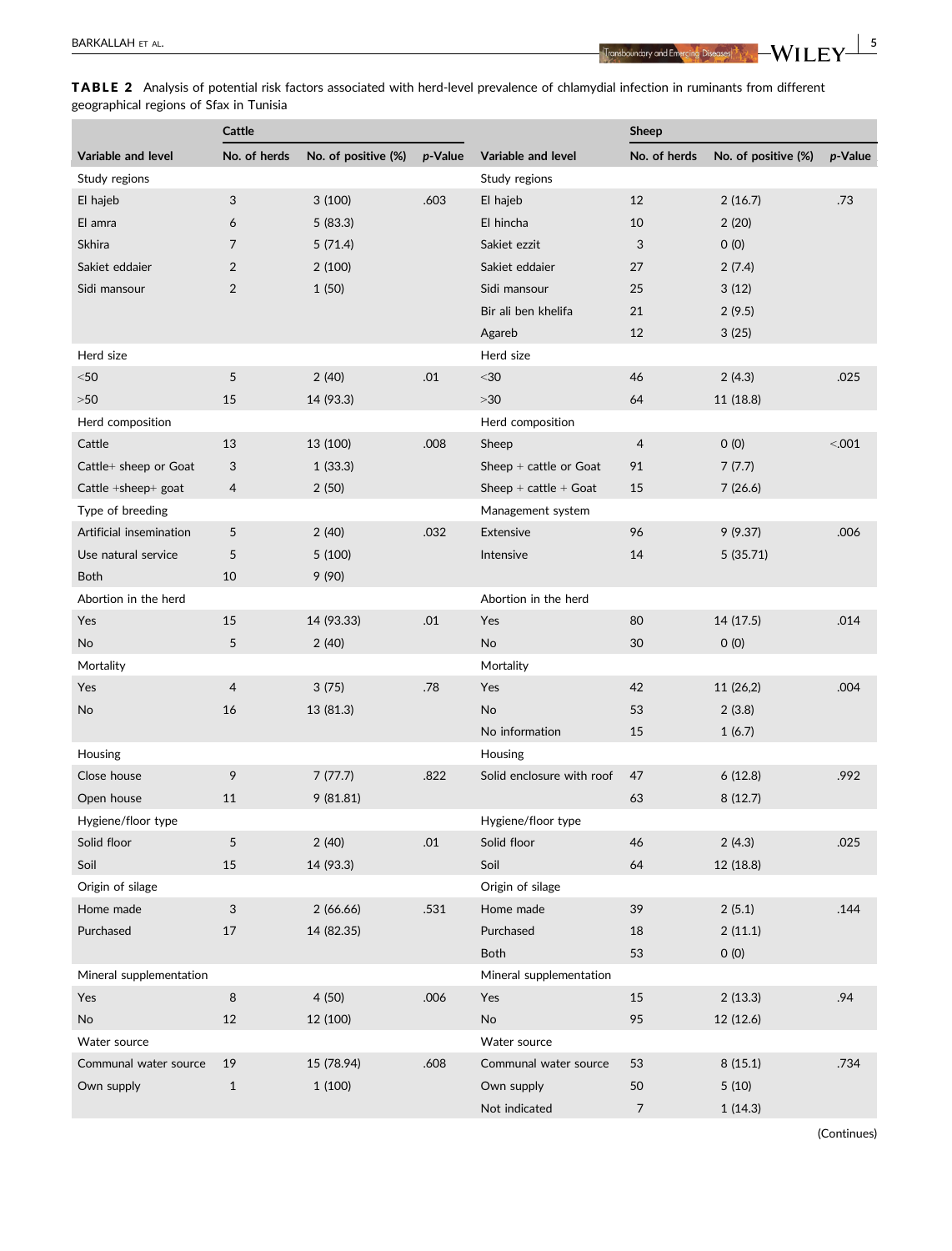#### TABLE 2 (Continued)

|                                              | Cattle         |                     |                                         | Sheep                                  |                |                     |         |  |  |  |
|----------------------------------------------|----------------|---------------------|-----------------------------------------|----------------------------------------|----------------|---------------------|---------|--|--|--|
| Variable and level                           | No. of herds   | No. of positive (%) | p-Value                                 | Variable and level                     | No. of herds   | No. of positive (%) | p-Value |  |  |  |
| Herd prophylactic measures <sup>a</sup>      |                |                     | Herd prophylactic measures <sup>a</sup> |                                        |                |                     |         |  |  |  |
| Yes                                          | 14             | 13 (92.9)           | .028                                    | Yes                                    | 43             | 2(4.7)              | .042    |  |  |  |
| No                                           | 6              | 3(50)               |                                         | No                                     | 67             | 12 (17.9)           |         |  |  |  |
| Cleaning frequency                           |                |                     |                                         | Cleaning frequency                     |                |                     |         |  |  |  |
| Weekly                                       | 15             | 11 (73.3)           | .435                                    | Weekly                                 | 85             | 7(8.2)              | .025    |  |  |  |
| Monthly                                      | $\overline{4}$ | 4(100)              |                                         | Monthly                                | 13             | 3(23.1)             |         |  |  |  |
| No cleaning                                  | $\mathbf{1}$   | 1(100)              |                                         | No cleaning                            | 12             | 4(33.3)             |         |  |  |  |
| Use of disinfectant                          |                |                     |                                         | Use of disinfectant                    |                |                     |         |  |  |  |
| Yes                                          | 12             | 8(66.7)             | .068                                    | Yes                                    | 16             | 4(25)               | .111    |  |  |  |
| No                                           | 8              | 8 (100)             |                                         | No                                     | 94             | 10(10.6)            |         |  |  |  |
| Purchase of animal in the past 3 years       |                |                     |                                         | Purchase of animal in the past 3 years |                |                     |         |  |  |  |
| Yes                                          | 16             | 15 (93.75)          | .002                                    | Yes                                    | 99             | 13 (13.1)           | .703    |  |  |  |
| No                                           | $\overline{4}$ | 1(25)               |                                         | <b>No</b>                              | 11             | 1(9.1)              |         |  |  |  |
| Handling                                     |                |                     |                                         | Handling                               |                |                     |         |  |  |  |
| Quarantined                                  | 11             | 7(63.6)             | .043                                    | Quarantined                            | 54             | 3(5.6)              | .027    |  |  |  |
| Mixed                                        | 9              | 9(100)              |                                         | Mixed                                  | 56             | 11 (19.6)           |         |  |  |  |
| Breeder Knowledge of Chlamydiosis            |                |                     |                                         | Breeder Knowledge of Chlamydiosis      |                |                     |         |  |  |  |
| Yes                                          | $\overline{2}$ | 1(50)               | .264                                    | Yes                                    | 11             | 1(9.1)              | .703    |  |  |  |
| No.                                          | 18             | 15 (83.3)           |                                         | <b>No</b>                              | 99             | 13(13.1)            |         |  |  |  |
| Socio-economic status of farmer              |                |                     |                                         | Socio-economic status of farmer        |                |                     |         |  |  |  |
| Full-time                                    | 5              | 4(80)               | .392                                    | Full-time                              | 98             | 11(11.2)            | .401    |  |  |  |
| Part-time                                    | 10             | 9(90)               |                                         | Part-time                              | 8              | 2(25)               |         |  |  |  |
| Not indicated                                | 5              | 3(60)               |                                         | Not indicated                          | $\overline{4}$ | 1(25)               |         |  |  |  |
| Specialist attending to animals <sup>b</sup> |                |                     | Specialist attending to animalsb        |                                        |                |                     |         |  |  |  |
| Yes                                          | 16             | 12 (75)             | .264                                    | Yes                                    | 22             | 1(4.5)              | .198    |  |  |  |
| No                                           | $\overline{4}$ | 4(100)              |                                         | <b>No</b>                              | 88             | 13 (14.8)           |         |  |  |  |
| Gynaecological exam <sup>c</sup>             |                |                     |                                         |                                        |                |                     |         |  |  |  |
| Yes                                          | $1\,$          | 1(100)              | .608                                    |                                        |                |                     |         |  |  |  |
| No                                           | 19             | 15 (78.94)          |                                         |                                        |                |                     |         |  |  |  |

<sup>a</sup>Regular deworming, tick control, haemoparasite control or vaccination.

bVeterinarian or livestock assistant attending to the ruminants.

<sup>c</sup>Regular or occasional rectal palpation or gynaecological/obstetrical examination.

Chlamydiaceae. The high prevalence of positivity (60%) for Parachlamydiaceae is important to investigate in our case as P. acanthamoebae, a species of this chlamydial family, is well known to cause reproductive disorders, especially in cattle (Barkallah et al., 2014; Borel et al., 2007). In our study, 12 samples from five ruminant herds were positive for P. acanthamoebae. This is the first description of this Chlamydia-like bacterium in ovine abortion in African farms. W. chondrophila was absent in all ovine samples tested in our study. This result is in agreement with those of a previous study showing the non-susceptibility of ewes to be infected with W. chondrophila. Recently, an in vitro study has shown that W. chondrophila is able to infect and multiply in ovine trophoblastic cells while inducing an immune and inflammatory response in a dose-dependent way similar to that observed with C. abortus (Wheelhouse et al., 2014). More samples should be collected to survey the reproductive problems caused by this chlamydia-like bacterium in Tunisian sheep flocks.

At the individual animal level, our results concerning both bovine and ovine chlamydiosis are highly consistent with those observed in other studies realized in Tunisia (Zaibet et al., 2009) and Zambia (Ghirotti et al., 1991) and in other continents (Blumer, Greub, Waldvogel, Hassig, & Thoma, 2011; Szymańska-Czerwińska, Niemczuk, & Galinska, 2013). At the herd level, our AP data are proportionally similar to those described in other studies realized in Switzerland (Borel et al., 2004), Germany (Lenzko et al., 2011), Ireland (Wilson et al., 2012) and in Algeria (Merdja et al., 2015). The adjustment of prevalence according to the performance of the used molecular test gave TP values of 12.9% in cattle and 8.7% in sheep. The TP value of chlamydial infection in sheep was higher than those obtained in other studies carried out in other governorates of Tunisia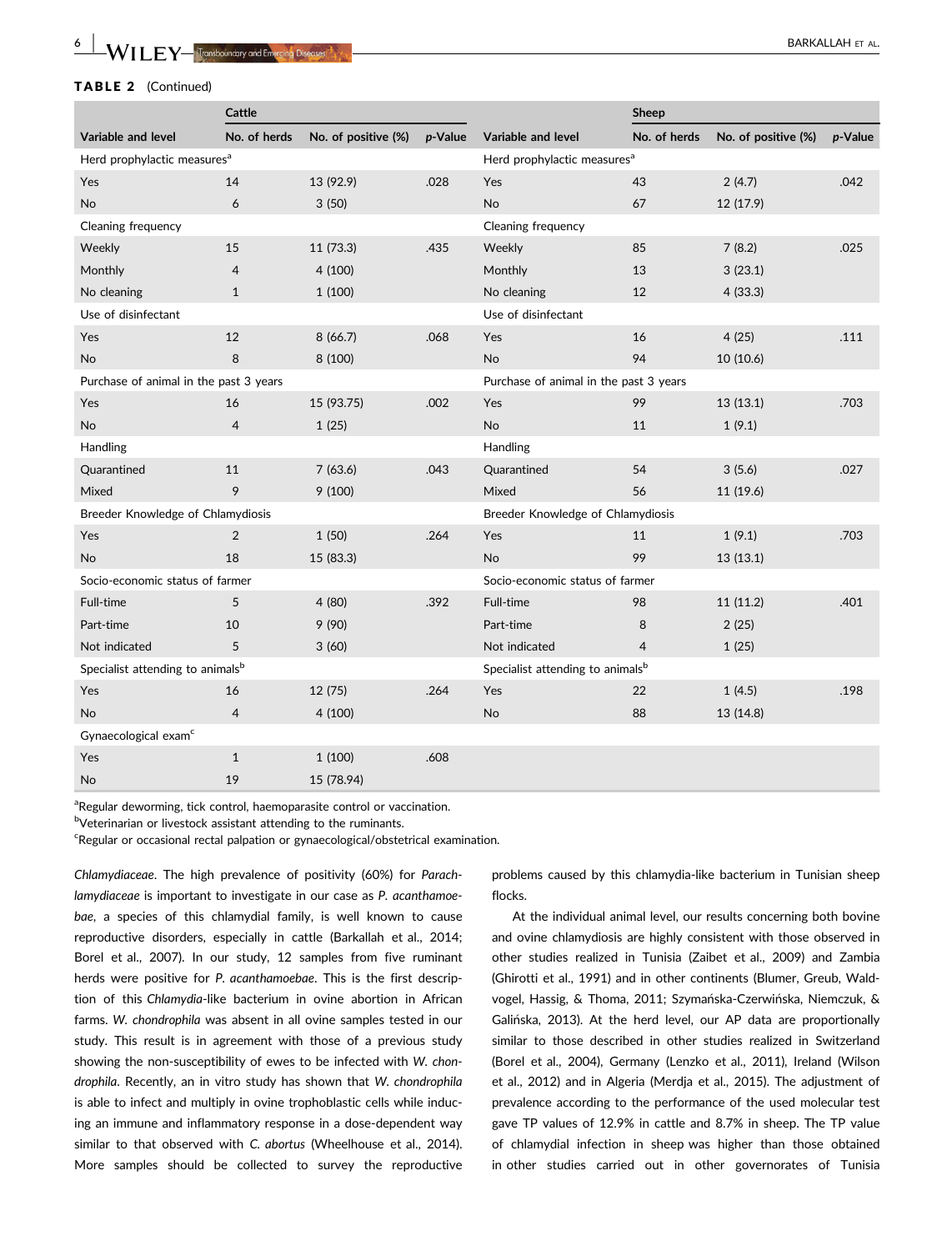|                         | Multivariable logistic regression |            |              |                          |                          |                          |                          |                          |  |  |
|-------------------------|-----------------------------------|------------|--------------|--------------------------|--------------------------|--------------------------|--------------------------|--------------------------|--|--|
|                         |                                   |            |              |                          |                          |                          | 95% CI of O.R            |                          |  |  |
| Chlamydiae <sup>a</sup> | <b>Variable</b>                   | Level      | b            | S.E(b)                   | p Value                  | O.R                      | Lower                    | Upper                    |  |  |
| Positive cows           | Digestive disorders               | Yes        | 1.822        | .497                     | < 0.001                  | 6.183                    | 2.334                    | 16.38                    |  |  |
|                         |                                   | No         | 0            | $\overline{\phantom{0}}$ | $\overline{\phantom{0}}$ | 1.000                    | $\overline{\phantom{0}}$ | $\overline{\phantom{0}}$ |  |  |
|                         | Strata                            | Rural      | 1.59         | 1.207                    | .188                     | 4.902                    | 0.462                    | 52.26                    |  |  |
|                         |                                   | Urban      | 1.78         | 0.618                    | .004                     | 5.932                    | 1.766                    | 19.93                    |  |  |
|                         |                                   | Peri-urban | $\mathbf 0$  | $-$                      | $\overline{\phantom{0}}$ | 1.000                    | $-$                      | $\overline{\phantom{0}}$ |  |  |
|                         | Origin                            | Purchased  | $-1.065$     | 0.497                    | .032                     | 0.345                    | 0.13                     | 0.914                    |  |  |
|                         |                                   | Home bred  | 0            | $\overline{\phantom{0}}$ |                          | 1.000                    |                          |                          |  |  |
|                         |                                   | Intercept  | $-2.933$     | 1.181                    | .013                     | $\overline{\phantom{0}}$ | —                        |                          |  |  |
| Positive ewes           | Age                               | $1 - 2$    | $-5.181$     | 1.513                    | .001                     | 0.006                    | 0.000                    | 0.109                    |  |  |
|                         |                                   | $2 - 3$    | $\mathbf 0$  |                          |                          | 1.000                    |                          |                          |  |  |
|                         | Digestive disorders               | No         | $-3.581$     | 0.87                     | < 0.001                  | 0.028                    | 0.005                    | 0.153                    |  |  |
|                         |                                   | Yes        | $\mathbf{O}$ | $-$                      |                          | 1.000                    | $ \,$                    |                          |  |  |
|                         | Strata                            | Rural      | 4.967        | 1.5                      | .001                     | 143.59                   | 7.6                      | 2714.38                  |  |  |
|                         |                                   | Urban      | 0.788        | 0.925                    | .394                     | 2.2                      | 0.359                    | 13.485                   |  |  |
|                         |                                   | Peri-urban | $\mathsf{O}$ | $-$                      |                          | 1.000                    |                          |                          |  |  |
|                         |                                   | Intercept  | $-4.365$     | 1.033                    | < 0.001                  |                          |                          |                          |  |  |

<sup>a</sup>The reference category is negative.

|                           | <b>TABLE 4</b> Risk factors for herd-level chlamydial infection in 130 ruminant herds in different regions of Sfax, Tunisia: results of a multiple |  |  |  |  |
|---------------------------|----------------------------------------------------------------------------------------------------------------------------------------------------|--|--|--|--|
| logistic regression model |                                                                                                                                                    |  |  |  |  |

|                         | Multivariable logistic regression |             |                  |                          |                          |       |                          |                          |  |
|-------------------------|-----------------------------------|-------------|------------------|--------------------------|--------------------------|-------|--------------------------|--------------------------|--|
|                         |                                   |             |                  |                          |                          |       | 95% CI of O.R            |                          |  |
| Chlamydiae <sup>a</sup> | Variable                          | Level       | $\boldsymbol{b}$ | S.E(b)                   | p Value                  | O.R   | Lower                    | Upper                    |  |
| Positive bovine herds   | Abortion                          | No          | 0                | $\overline{\phantom{0}}$ | $\overline{\phantom{0}}$ | 1.000 | $\overline{\phantom{0}}$ | $\overline{\phantom{0}}$ |  |
|                         |                                   | Yes         | 2.986            | 1.420                    | .04                      | 19.85 | 0.655                    | 420.12                   |  |
|                         | Herd size                         | $<$ 50      | $-3.202$         | 1.406                    | .042                     | 0.047 | 0.004                    | 0.943                    |  |
|                         |                                   | >50         | $\mathbf 0$      |                          |                          | 1.000 |                          |                          |  |
|                         |                                   | Intercept   | $-4.203$         | 1.47                     | .035                     |       |                          |                          |  |
| Positive ovine herds    | Breeding system                   | Extensive   | $-1.739$         | 0.823                    | .035                     | 0.176 | 0.035                    | 0.882                    |  |
|                         |                                   | Intensive   | $\mathbf 0$      |                          |                          | 1.000 | $\overline{\phantom{0}}$ |                          |  |
|                         | Cleaning frequency                | Weekly      | $-2.194$         | 0.966                    | .023                     | 0.111 | 0.017                    | 0.74                     |  |
|                         |                                   | Monthly     | $-1.19$          | 1.039                    | .252                     | 0.304 | 0.04                     | 2.329                    |  |
|                         |                                   | No cleaning | $\mathbf 0$      |                          |                          | 1.000 | $\overline{\phantom{0}}$ |                          |  |
|                         | <b>Handling</b>                   | Quarantined | $-2.037$         | 0.975                    | .037                     | 0.13  | 0.019                    | 0.882                    |  |
|                         |                                   | Mixed       | $\mathbf 0$      |                          |                          | 1.000 | $\overline{\phantom{0}}$ |                          |  |
|                         | Floor type                        | Solid floor | $-2.354$         | 1.073                    | .028                     | 0.095 | 0.012                    | 0.778                    |  |
|                         |                                   | Soil        | $\mathbf 0$      |                          |                          | 1.000 | $\overline{\phantom{0}}$ |                          |  |
|                         | Use of disinfectant               | Yes         | $-3.542$         | 1.192                    | .003                     | 0.029 | 0.003                    | 0.3                      |  |
|                         |                                   | No          | $\mathbf{O}$     |                          |                          | 1.000 |                          |                          |  |
|                         |                                   | Intercept   | 5.111            | 1.748                    | .003                     |       |                          |                          |  |

<sup>a</sup>The reference category is negative.

(Elandalousi, Ghram, Maaroufi, & Mnif, 2015; Zaibet et al., 2009). The signalled high prevalence of chlamydial infection of 37.16% in cattle of Kalaat El Andalous (northern Tunisia) could be due to the specificity lack of some serological techniques based on chlamydial antigen preparations and purified chlamydial LPS (Elandalousi et al., 2015). At the herd level, the TP of chlamydial infection in sheep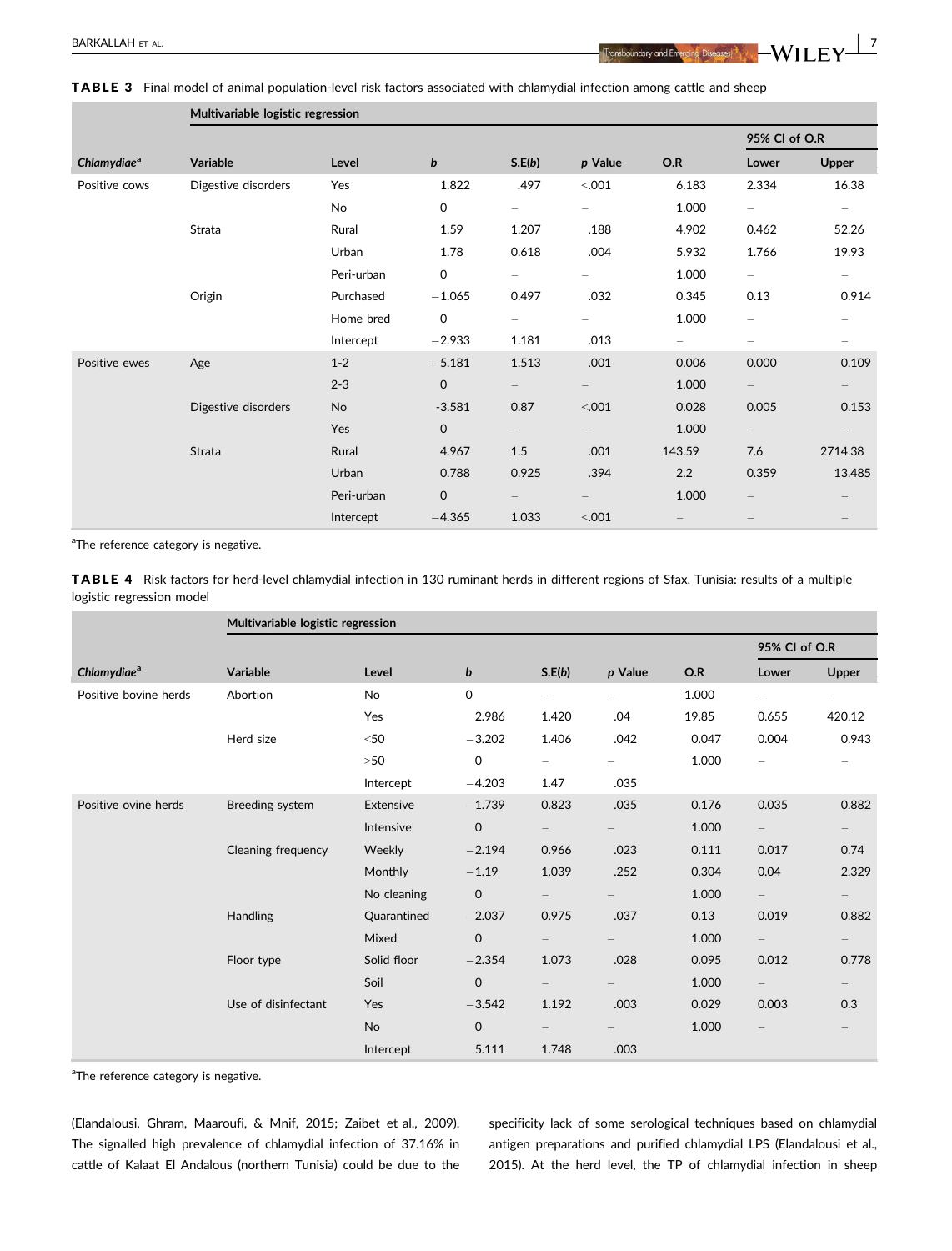**8** M/II FV—Transboundary and Emercing Diseases **1999** 

(80%) was higher than those reported in Tunisia (6.25%) (Zaibet et al., 2009), in Zaer and Morocco (21.5%) (Hamzy-El Idrissi, Manyari, & Benkirane, 1995) and in Mauritania (20%) (Chartier & Chartier, 1988). In fact, all these investigations were based only on Chlamydiaceae-specific serological tests, and therefore, infected animals with Chlamydia-like bacteria were not considered. In addition, the changing of diagnostic techniques and the choice of sampling methods are important factors that contribute to the variability of results among investigations. On the other hand, Rekiki et al. (2004) reported a relatively similar prevalence rate of 26% in Tunisian sheep flocks.

Several reports agree with the fact that the risk of transmission of Chlamydiae in cattle varied significantly depending on the strata and the involved systems of production (Igayara-Souza, Genovez, Ferreira, Paulin, & Scarcelli, 2004; Jaouad, 2004). Our results have shown that the probability of having a positive animal was higher in urban (17%) than in peri-urban (5.26%) and rural (11.1%) areas. This could be explained by the fact that most dairy farmers practicing the intensive farming are situated in urban areas where there is a high demand for milk (Barkallah et al., 2017; Jaouad, 2004). In this type of areas, reproductive infections associated with Chlamydiae, particularly abortions, appear mainly as enzootic diseases, resulting in severe economic losses (Igayara-Souza et al., 2004). On the other hand, the risk of chlamydial infection in sheep was equal in urban and rural areas, where keeping sheep is a method to save money. The observed association between Chlamydia status and the ruminant's age was consistent with what is mostly known about the biology of infection (Qin et al., 2014; Zhou et al., 2013). This association with aged animals may be due to (i) the cumulative probability of exposure to Chlamydiae (Qin et al., 2014) and (ii) the immune system failure (Zhou et al., 2013). Similarly, the observed relationships between chlamydial infection and abortive and digestive disorders were consistent with what has generally been observed (Longbottom et al., 2013; Merdja et al., 2015; Wheelhouse et al., 2014). Under these conditions, the infection finds favourable ground for transmission through placental and foetal membranes, faeces and urines (Barkallah et al., 2014). In addition, conjunctivitis was found to be a major risk factor significantly associated with chlamydial infection in sheep. These results are in agreement with those of other recent studies (Jelocnik et al., 2014; Polkinghorne et al., 2009).

As expected, different herd/flock properties were significantly associated with the probability of a herd/flock being positive. Our results showed that the risk of contracting Chlamydia increases significantly with the herd size. These results are in agreement with those of other studies, who observed that the prevalence of chlamydial infection was higher in herds with large numbers of animals (Al-Qudah, Sharif, Raouf, Hailat, & AL-Domy, 2004; Merdja et al., 2015). In general, larger herds might be expected to be associated with intensive management practices that are characteristically more difficult to control and let for closer contact between susceptible and infected animals. Similarly, our findings showed that herd composition was linked to Chlamydiae test positivity. This finding is in accordance with those of Zaibet et al. (2009), who reported that the risk of chlamydial infection in sheep is multiplied by 4 and 1.08 in the presence of cattle and goats in the same farm. We also found that flocks exposed to Chlamydiae showed not only risks of abortions, but also high sheep mortality rates. Indeed, chlamydial infection induces high animal mortality that finally reduces the financial capital of breeders and increases costs of production (Hireche et al., 2014). The reduction in mortality and abortion rates requires that chlamydial infection be combated through divers management and sanitation practices such as the use of artificial insemination, the addition of mineral supplements and the installation of suitable prophylactic measures and animal quarantine services (Longbottom et al., 2013; Müller, Sachse, Kemmerling, Rietz, & Sauerwein, 2013; Ostermann et al., 2013). All these applications play a crucial role in keeping the immune status of the herds healthy and may evenly give an indication of top herd management. Concerning the floor type, our results showed that the exposure risk to chlamydial infection was more important in ruminants in direct contact with soil than in those that are in contact with solid ground. These results corroborate those of several other authors, who showed that the soil could be a source of contaminated residues (Coulon et al., 2012; Kebbi-Beghdadi & Greub, 2014).

Chlamydiosis is endemic at great levels in domestic ruminants in central-eastern Tunisia. The infection is heterogeneously distributed, with some farms at high risk as a result of practices such as the introduction of new animals without quarantine, changing of rams for reproduction and the intensification of the production system. The adoption of hygiene and biosecurity practices is recommended as a control strategy of chlamydial infection in Tunisian farms.

#### ACKNOWLEDEGMENTS

This project received financial support from "Ministère de l'enseignement supérieur et de la recherche scientifique" and the ISESCO Organization. The funders had no role in study design, data collection and analysis, decision to publish or preparation of the manuscript.

#### CONFLICT OF INTEREST

The authors declare that there are no conflict of interests.

#### ORCID

M. Barkallah http://orcid.org/0000-0001-8934-5731

#### REFERENCES

Akkari, H., Rtibi, K., B'chir, F., Rekik, M., Darghouth, M.A., & Gharbi, M. (2014). In vitro evidence that the pastoral Artemisia campestris species exerts an anthelmintic effect on Haemonchus contortus from sheep. Veterinary Research Communications, 38(3), 249–255. [https://d](https://doi.org/10.1007/s11259-014-9609-y) [oi.org/10.1007/s11259-014-9609-y](https://doi.org/10.1007/s11259-014-9609-y)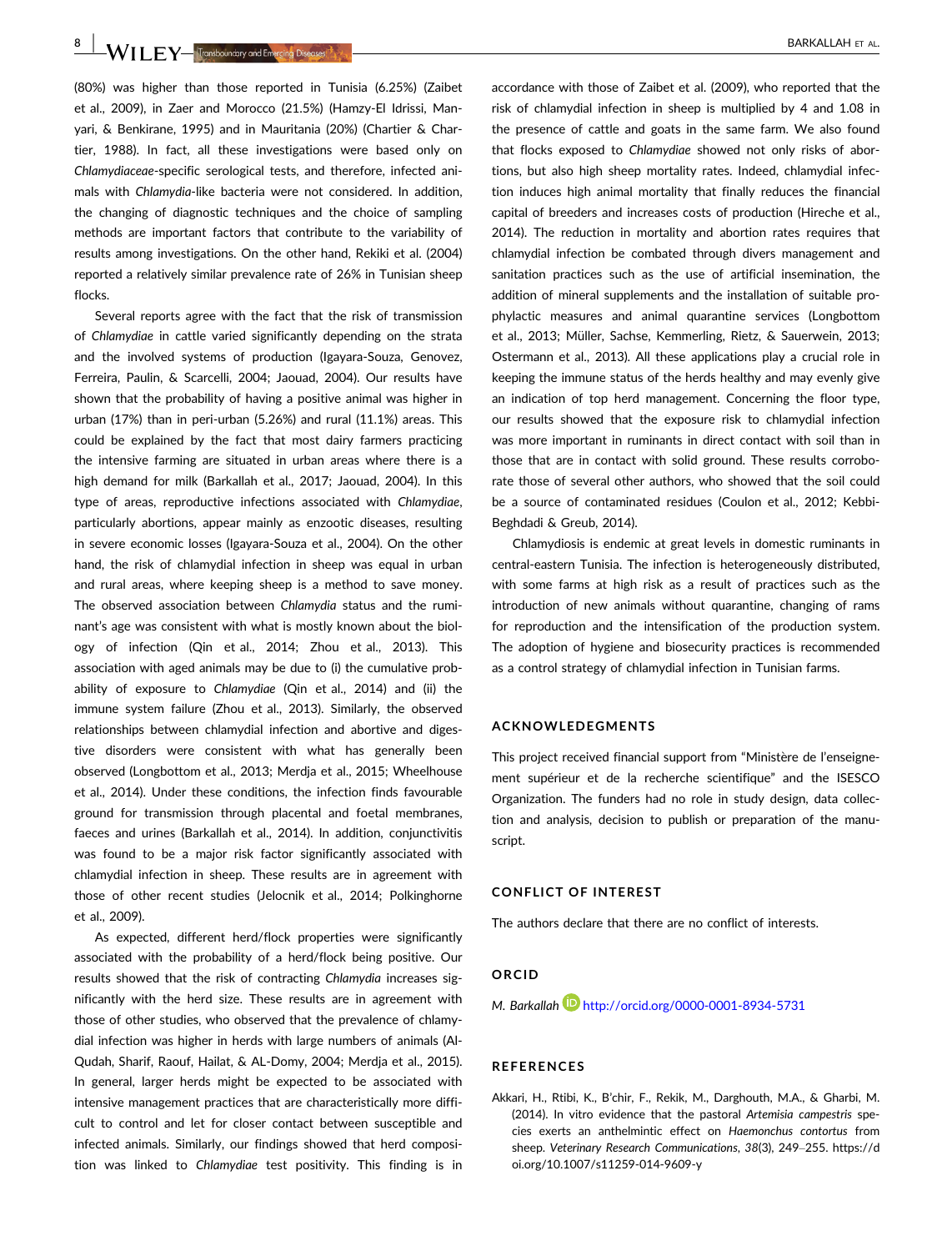- Al-Qudah, K. M., Sharif, L. A., Raouf, R. Y., Hailat, N. Q., & AL-Domy, F. M. (2004). Seroprevalence of antibodies to Chlamydophila abortus shown in Awassi sheep and local goats in Jordan. Veterinarni Medicina, 49, 460–466.
- Barkallah, M., Gharbi, Y., Hassena, A. B., Slima, A. B., Mallek, Z., Gautier, M., ... Fendri, I. (2014). Survey of infectious etiologies of bovine abortion during mid- to late gestation in dairy herds. PLoS ONE, 9(3), e91549.<https://doi.org/10.1371/journal.pone.0091549>
- Barkallah, M., Gharbi, Y., Hmani, M., Mallek, Z., Gautier, M., Gdoura, R., & Fendri, I. (2016). Locked nucleic acid probe-based real-time PCR for the diagnosis of Listeria monocytogenes in ruminants. Molecular and Cellular Probes, 30(3), 138–145. [https://doi.org/10.1016/j.mcp.2016.](https://doi.org/10.1016/j.mcp.2016.02.010) [02.010](https://doi.org/10.1016/j.mcp.2016.02.010)
- Barkallah, M., Gharbi, Y., Zormati, S., Karkouch, N., Mallek, Z., Gautier, M., ... Fendri, I. (2017). A mixed methods study of ruminant brucellosis in central-eastern Tunisia. Tropical Animal Health and Production, 49(1), 39–45.<https://doi.org/10.1007/s11250-016-1155-x>
- Baud, D., Thomas, V., Arafa, A., Regan, L., & Greub, G. (2007). Waddlia chondrophila, a potential agent of human fetal death. Emerging Infectious Diseases, 13, 1239–1243. [https://doi.org/10.3201/eid1308.](https://doi.org/10.3201/eid1308.070315) [070315](https://doi.org/10.3201/eid1308.070315)
- Berri, M., Rekiki, A., Sidi Boumedine, K., & Rodolakis, A. (2009). Simultaneous differential detection of Chlamydophila abortus, Chlamydophila pecorum and Coxiella burnetii from aborted ruminant's clinical samples using multiplex PCR. BMC Microbiology, 9, 130. [https://doi.org/10.](https://doi.org/10.1186/1471-2180-9-130) [1186/1471-2180-9-130](https://doi.org/10.1186/1471-2180-9-130)
- Blumer, S., Greub, G., Waldvogel, A., Hassig, M., & Thoma, R. (2011). Waddlia, Parachlamydia and Chlamydiaceae in bovine abortion. Veterinary Microbiology, 152(3-4), 385–393. [https://doi.org/10.1016/j.vet](https://doi.org/10.1016/j.vetmic.2011.05.024) [mic.2011.05.024](https://doi.org/10.1016/j.vetmic.2011.05.024)
- Borel, N., Doherr, M. G., Vretou, E., Psarrou, E., Thoma, R., & Pospischil, A. (2004). Seroprevalences for ovine enzootic abortion in Switzerland. Preventive Veterinary Medicine, 65(3–4), 205–216. [https://doi.org/10.](https://doi.org/10.1016/j.prevetmed.2004.08.005) [1016/j.prevetmed.2004.08.005](https://doi.org/10.1016/j.prevetmed.2004.08.005)
- Borel, N., Ruhl, S., Casson, N., Kaiser, C., Pospischil, A., & Greub, G. (2007). Parachlamydia spp. and related Chlamydia-like organisms and bovine abortion. Emerging Infectious Diseases, 13, 1904–1907. <https://doi.org/10.3201/eid1312.070655>
- Casson, N., Posfay-Barbe, K. M., Gervaix, A., & Greub, G. (2008). New diagnostic real time PCR for specific detection of Parachlamydia acanthamoebae DNA in clinical samples. Journal of Clinical Microbiology, 46 (4), 1491–1493.<https://doi.org/10.1128/JCM.02302-07>
- Chartier, C., & Chartier, F. (1988). Enquête séro-épidémiologique sur les avortements infectieux des petits ruminants en Mauritanie. Revue d'élevage et Médecine Vétérinaire des Pays Tropicaux, 41, 23-34.
- Christensen, J., & Gardner, I. A. (2000). Herd-level interpretation of test results for epidemiologic studies of animal diseases. Preventive Veterinary Medicine, 45, 83–106. [https://doi.org/10.1016/S0167-5877\(00\)](https://doi.org/10.1016/S0167-5877(00)00118-5) [00118-5](https://doi.org/10.1016/S0167-5877(00)00118-5)
- Coulon, C., Eterpi, M., Greu, G., Collignon, A., McDonnell, G., & Thomas, V. (2012). Amoebal host range, host-free survival and disinfection susceptibility of environmental Chlamydiae as compared to Chlmydia trachomatis. FEMS Immunology and Medical Microbiology, 64(3), 364– 373.<https://doi.org/10.1111/j.1574-695X.2011.00919.x>
- Elandalousi, R. B., Ghram, A., Maaroufi, A., & Mnif, W. (2015). Séroprévalence des maladies abortives zoonotiques chez les ruminants au nord de la Tunisie. Research, fr, 2, 1419.
- Gharbi, M., Zribi, L., Jedidi, M., Chakkhari, H., Hamdi, S., R'hayem, S., ... Darghouth, M.A. (2013). Prevalence of Toxoplasma gondii infection in Tunisian sheep. Bulletin de la Société de Pathologie Exotique, 106(3), 184–187.<https://doi.org/10.1007/s13149-013-0290-4>
- Ghirotti, M., Semproni, G., De Meneghi, D., Mungaba, F.N., Nannini, D., Calzetta, G., & Paganico, G. (1991). Sero-prevalences of selected cattle diseases in the Kafue flats of Zambia. Veterinary Research Communications, 15, 25–36.<https://doi.org/10.1007/BF00497787>
- Goy, G., Croxatto, A., Posfay-Barbe, K. M., Gervaix, A., & Greub, G. (2009). Development of a real-time PCR for the specific detection of Waddlia chondrophila in clinical samples. European Journal of Clinical Microbiology and Infectious Diseases, 28, 1483–1486. [https://doi.org/](https://doi.org/10.1007/s10096-009-0804-7) [10.1007/s10096-009-0804-7](https://doi.org/10.1007/s10096-009-0804-7)
- Hamzy-El Idrissi, A., Manyari, A., & Benkirane, A. (1995). Fréquence des avortements infectieux des ovins au Maroc (régions des Zaer et du Moyen Atlas). Actes de l'Institut Agronomique Vétérinaire, 15(4), 11-14.
- Hireche, S., Bouaziz, O., Djenna, D., Boussena, S., Aimeur, R., Kabouia, R., & Bererhi, E. (2014). Seroprevalence and risk factors associated with Chlamydophila spp. infection in ewes in the northeast of Algeria. Tropical Animal Health and Production, 46, 467–473. [https://doi.org/](https://doi.org/10.1007/s11250-013-0515-z) [10.1007/s11250-013-0515-z](https://doi.org/10.1007/s11250-013-0515-z)
- Hosmer, D. W., & Lemeshow, S. (1980). Goodness-of-fit tests for the multiple logistic regression model. Communications in Statistics - Theory and Methods, 10, 1043–1069. [https://doi.org/10.1080/](https://doi.org/10.1080/03610928008827941) [03610928008827941](https://doi.org/10.1080/03610928008827941)
- Igayara-Souza, C. A., Genovez, M. E., Ferreira, F., Paulin, L. M., & Scarcelli, E. (2004). Ocorrência de anticorpos anti-Chlamydophila abortus em bovinos e avaliação de possível relação com distúrbios reprodutivos em São Paulo-Brasil. Revista brasileira de reprodução animal, 28 (1), 28–33.
- Jaouad, M. (2004). Dynamique des cheptels bovins en Tunisie et contraintes alimentaires et fourragères. In Ferchichi, A, Réhabilitation des pâturages et des parcours en milieux méditerranéens. Zaragoza: CIHEAM. Options Méditerranéennes, 62, 421-424.
- Jelocnik, M., Walker, E., Pannekoek, Y., Ellem, J., Timms, P., & Polkinghorne, A. (2014). Evaluation of the relationship between Chlamydia pecorum sequence types and disease using a species-specific multi-locus sequence typing scheme (MLST). Veterinary Microbiology, 174(1–2), 214–222.<https://doi.org/10.1016/j.vetmic.2014.08.018>
- Kebbi-Beghdadi, C., & Greub, G. (2014). Importance of amoebae as a tool to isolate amoeba resisting microorganisms and for their ecology and evolution: The Chlamydia paradigm. Environmental Microbiology Reports, 6(4), 309–324.<https://doi.org/10.1111/1758-2229.12155>
- Krawiec, M., Piasecki, T., & Wieliczko, A. (2015). Prevalence of Chlamydia psittaci and Other Chlamydia Species in Wild Birds in Poland. Vector Borne Zoonotic Diseases, 15(11), 652–655. [https://doi.org/10.1089/vb](https://doi.org/10.1089/vbz.2015.1814) [z.2015.1814](https://doi.org/10.1089/vbz.2015.1814)
- Lenzko, H., Moog, U., Henning, K., Lederbach, R., Diller, R., Menge, C., ... Sprague, L. D. (2011). High frequency of chlamydial co-infections in clinically healthy sheep flocks. BMC Veterinary Research, 7, 29. <https://doi.org/10.1186/1746-6148-7-29>
- Lienard, J., Croxatto, A., Aeby, S., Jaton, K., & Posfay-Barbe, K. (2011). Development of a new Chlamydiales-specific real-time PCR and its application to respiratory clinical samples. Journal Clinical Microbiology, 49(7), 2637–2642.<https://doi.org/10.1128/JCM.00114-11>
- Lienard, J., & Greub, G. (2011). Discovering new pathogens: Amoebae as tools to isolate Amoeba-resisting Microorganisms from environmental samples. In K.S.a.N.J., Ashbolt. (Ed.), Environmental Microbiology: Current technology and water applications. pp. (143–162) Norfolk, 2 UK: Caister Academic Press.
- Longbottom, D., Livingstone, M., Maley, S., Van der Zon, A., Rocchi, M., Wilson, K., ... Buxton, D. (2013). Intranasal infection with Chlamydia abortus induces dose-dependent latency and abortion in sheep. PLoS ONE, 8(2), e57950.<https://doi.org/10.1371/journal.pone.0057950>
- Merdja, S. E., Khaled, H., Aaziz, R., Vorimore, F., Bertin, C., Dahmani, A., ... Laroucau, K. (2015). Detection and genotyping of Chlamydia species responsible for reproductive disorders in Algerian small ruminants. Tropical Animal Health and Production, 47(2), 437–443. <https://doi.org/10.1007/s11250-014-0743-x>
- Müller, U., Sachse, K., Kemmerling, K., Rietz, C., & Sauerwein, H. (2013). Identification of certain management practices and health data associated with Chlamydia infection status in German dairy herds.